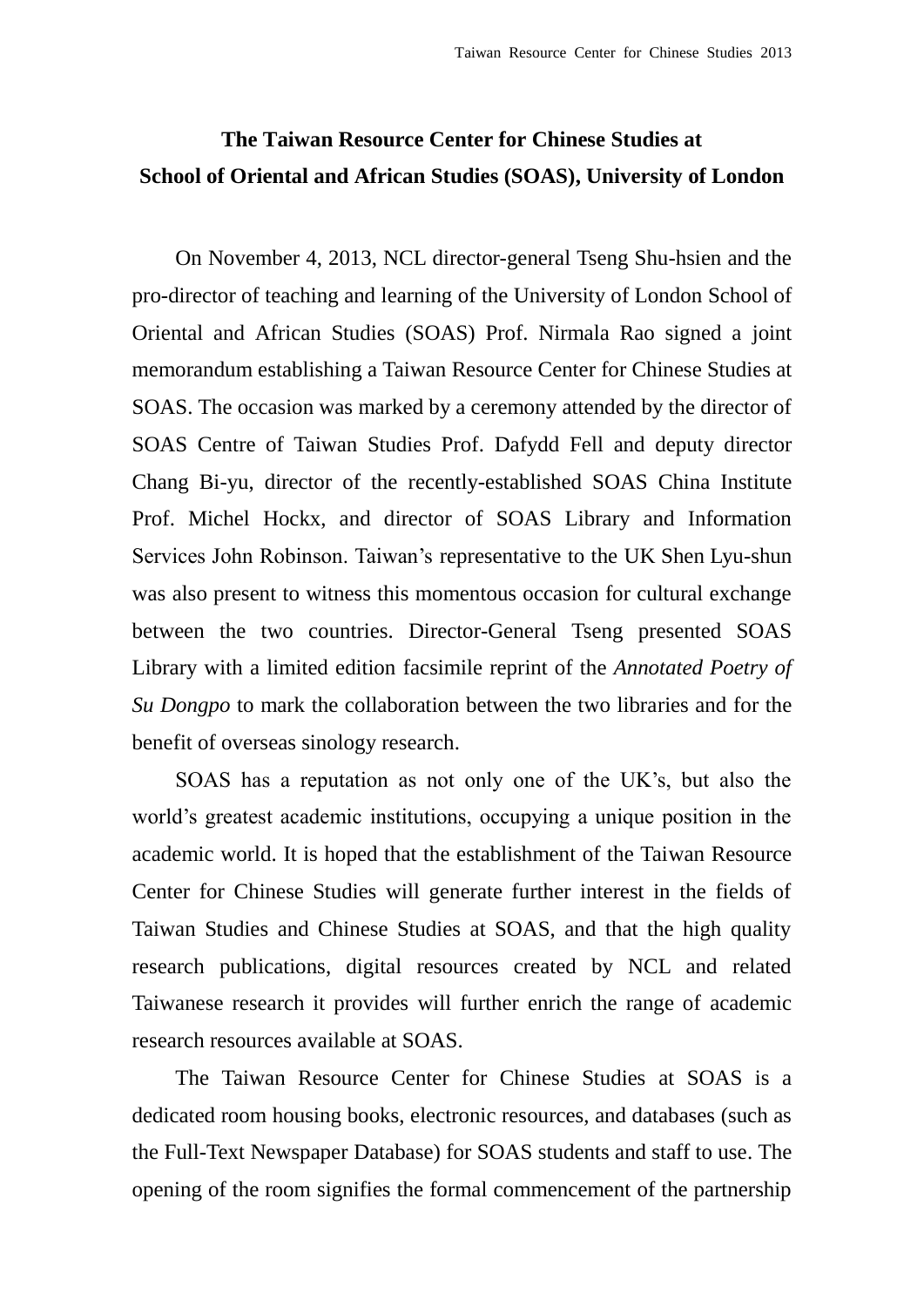between the two institutions and takes to another level the long-standing academic friendship between Taiwan and the UK. In order to serve a wider range of Chinese Studies scholars and promote overseas academic exchanges, NCL will continue to disseminate research and share resources through the Resource Center, and to provide SOAS with Taiwan's top publications and research resources.



Taiwan's representative to the UK Shen Lyu-shun (2nd right); SOAS Pro-Director of Teaching and Learning Prof. Nirmala Rao (2nd left); NCL Director-General Tseng Shu-hsien (far left); Director of SOAS Centre of Taiwan Studies Prof. Dafydd Fell (far right).



SOAS students and faculty participating in the Taiwan Resource Center for Chinese Studies opening roundtable watch a film screened by NCL introducing Taiwan's Chinese Studies research resources